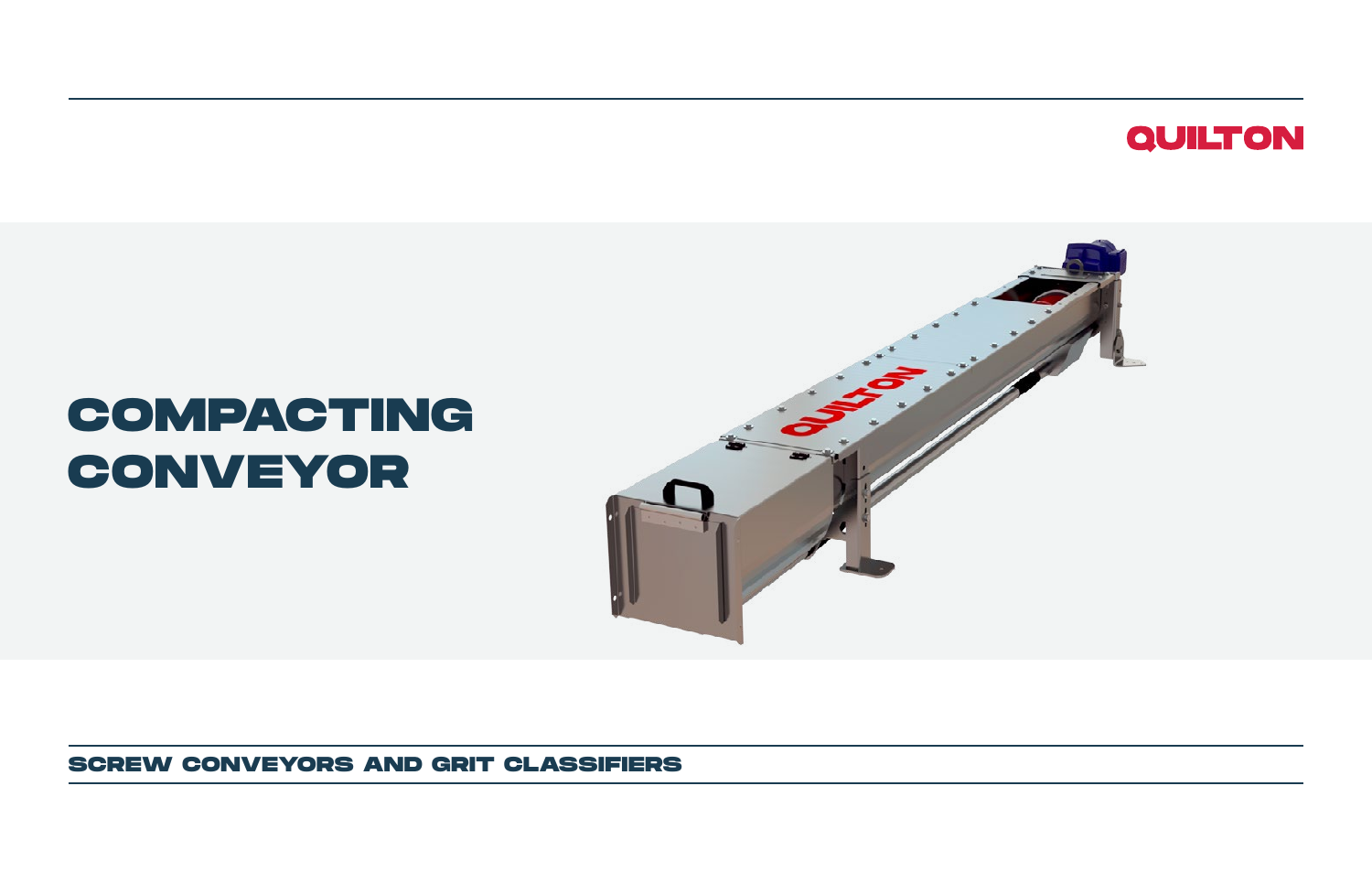### The QUILTON compacting conveyor takes a single step to transport, compact, dry and discharge the solids retained and decanted by screening in

WWTPs and industrial processes.

The adjustment of the length of the spiral and the pressure exerted by the outlet flapper are used to regulate the compacting process in the pressing area, which means variations in the feed do not influence the process's results. The volume of solids is reduced to between 35% and 40% of the initial content.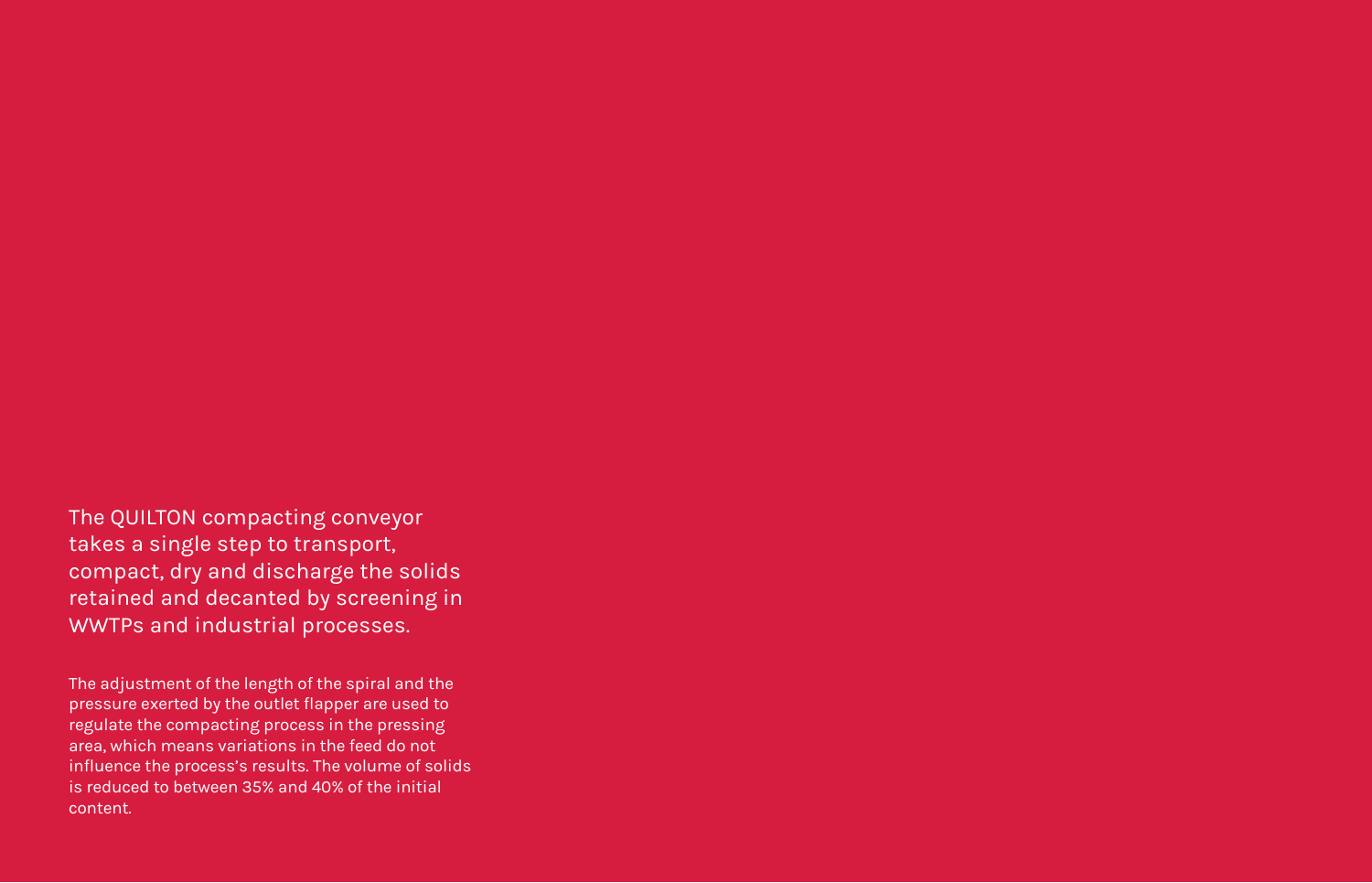### **FEATURES AND STRUCTURE**

The feature that differentiates a QUILTON compacting conveyor from a standard screw conveyor is the **compacting head**, which basically consists of the following components:

- Reinforced triangular-shaped drum with a 1 mm  $\checkmark$ fine screen made of AISI-316L stainless steel.
- Cleaning system.
- Pressure-regulated flapper.
- Drainage pan.

As the spiral has no central shaft, it is always in contact with the trough, which is protected by a replaceable sleeve. There are different kinds of protective sleeves, which are made of ultrahigh molecular weight polyethylene (PE-1000 UHMW), Adiprene... depending on the material to be moved. In order to reduce wear, the conveyor auger should be filled with as much material as possible when in operation.

The compacting conveyor is fitted with **drainage sections**  for decanting the liquids in the solid materials.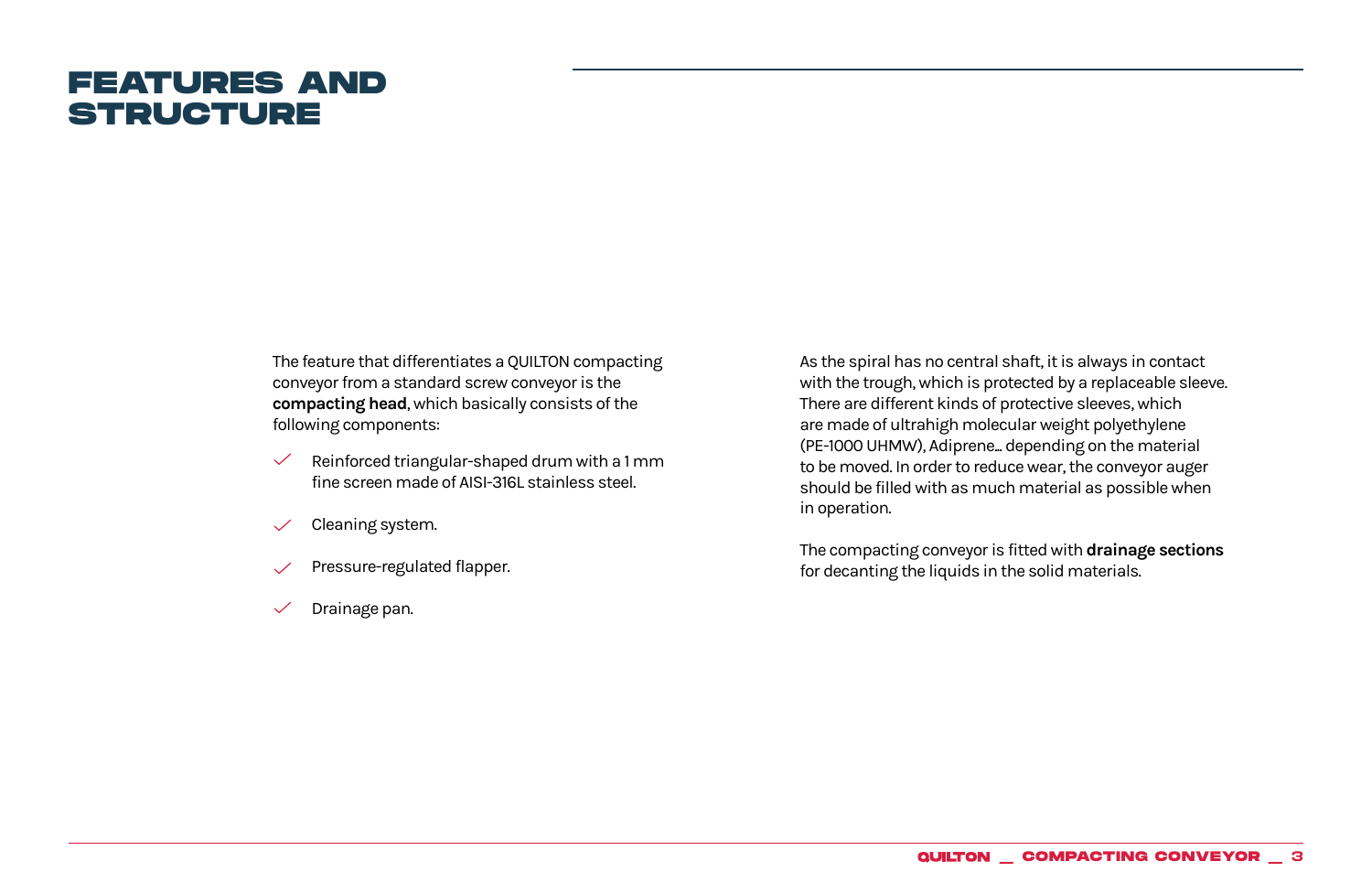**FEATURES AND STRUCTURE**

The QUILTON compacting conveyor is supplied with the folowing:

The spiral is modified or supplemented in some installations for the following reasons:

- Increase the capacity of sloping screw conveyors.  $\checkmark$
- Increase the strength of the screw on very long screw  $\checkmark$ conveyors and on compacting conveyors.
- A sealing system on the drive shaft.  $\checkmark$
- Drainage area with a brush.  $\checkmark$
- Cleaning ramp in the pressing area.  $\checkmark$
- Connecting pipe for the single-point discharge of  $\checkmark$ drainage and pressing waters.
- Robust V-shaped filtering drum in the compacting  $\checkmark$ area.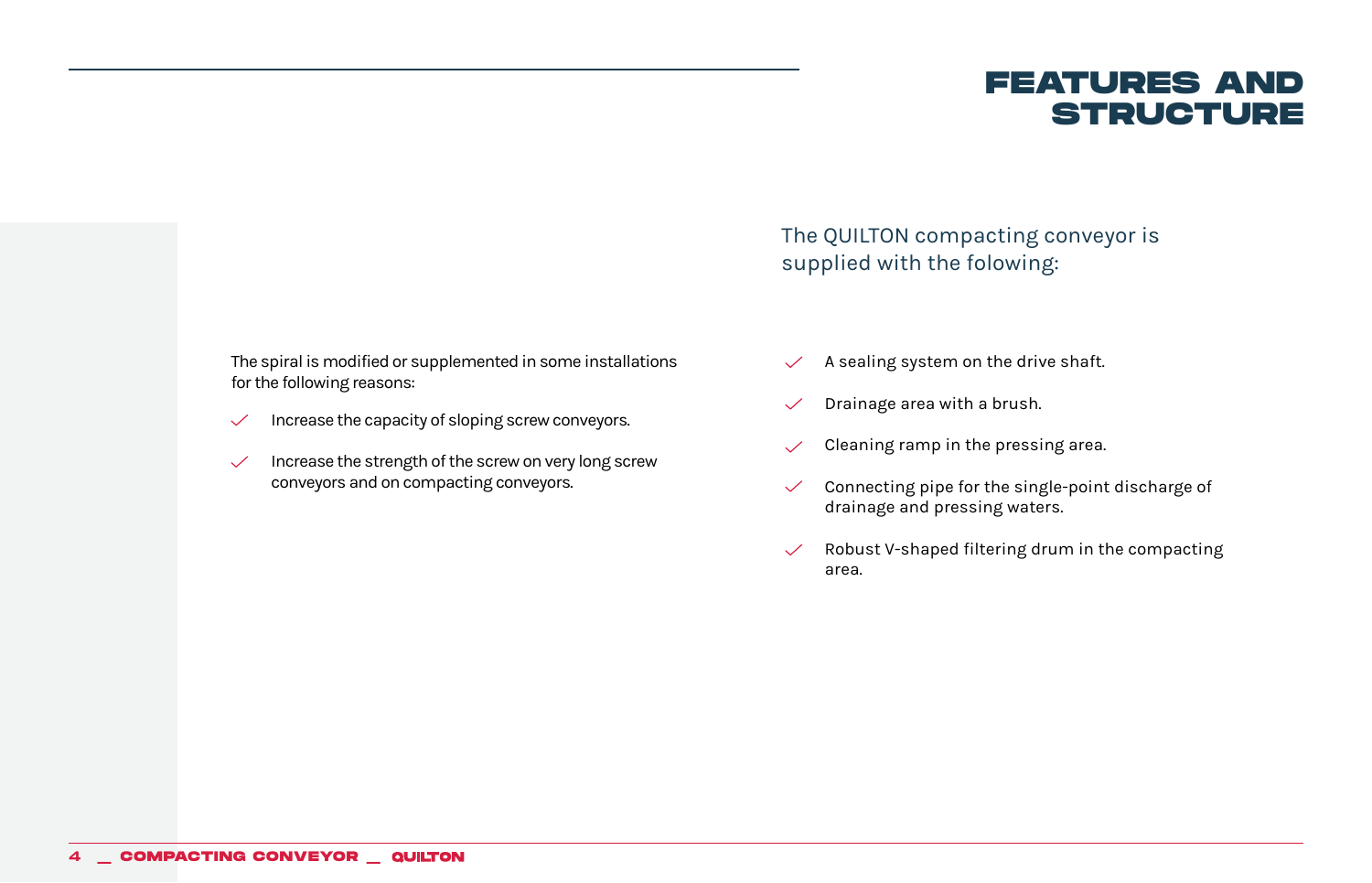### **ADVANTAGES OF THE COMPACTING CONVEYOR**

- $\checkmark$  One-stop transport and compacting.
- $\vee$  No risk of clogging and guarantee of safe working conditions because of the design and structure of both the equipment and the spiral.
- Runs of up to 10 m with standard equipment.  $\checkmark$
- $\vee$  Major ability to **adapt** to all kinds of installations.
- Possibility of discharges from other equipment.  $\checkmark$
- Simple and robust design.  $\checkmark$
- $\vee$  Minimal operating and maintenance costs.
- **High capacity in transport, compacting and removal of solids.**
- $\vee$  Customised design and manufacture for customers.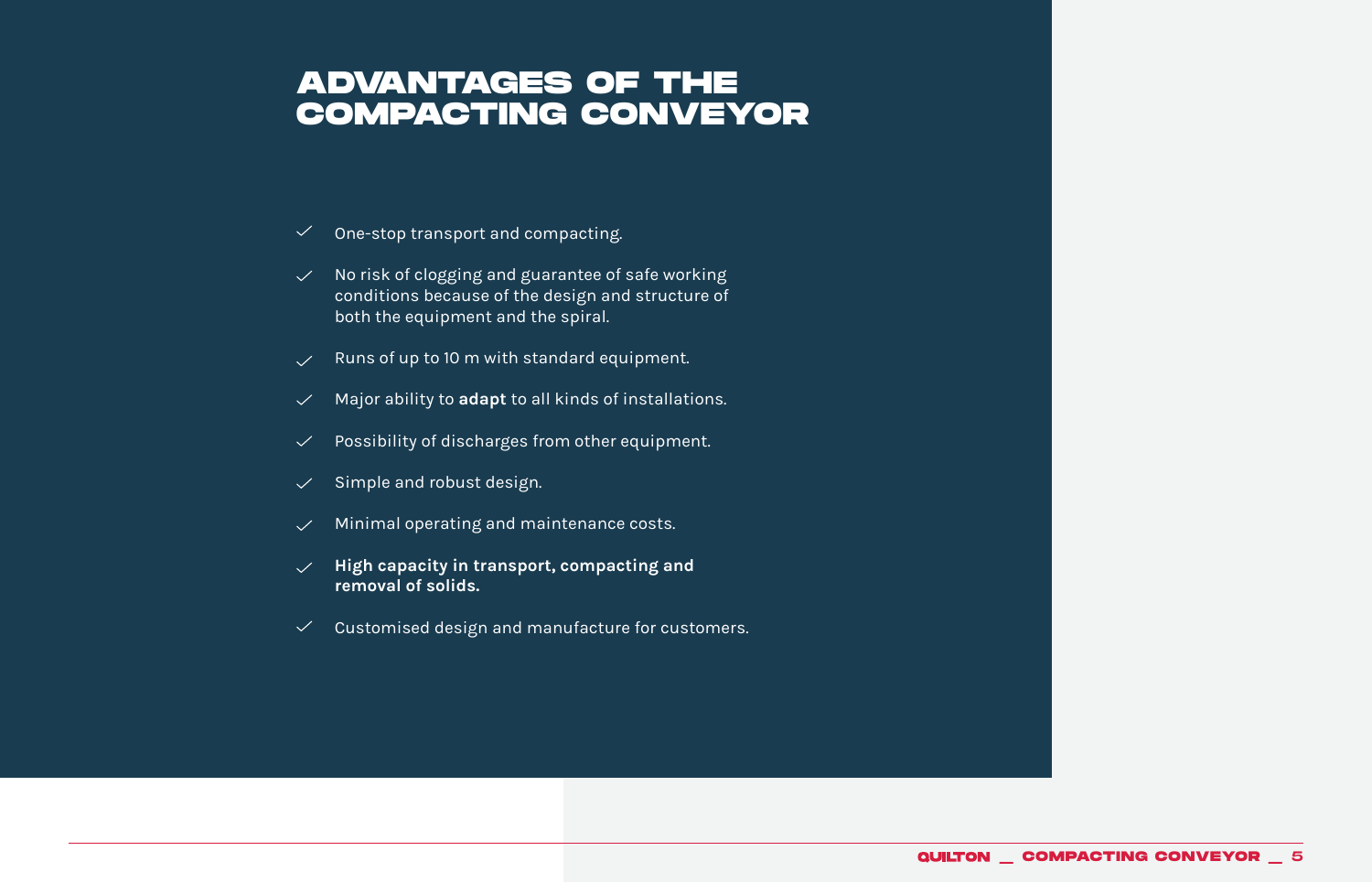### **APPLICATIONS OF COMPACTING CONVEYORS**

- $\checkmark$ 
	- $\checkmark$  Transport of large and small solids from roughing.
	- $\checkmark$  Transport of dried sludges.
- $\vee$  Agricultural and agrofood industries.
- Water treatment:  $\checkmark$  Food production and packaging industries.
	- Chemical plants and paper and pulp factories.  $\checkmark$
	- Incineration plants: solid fuels.  $\checkmark$
	- Mining industry.  $\checkmark$